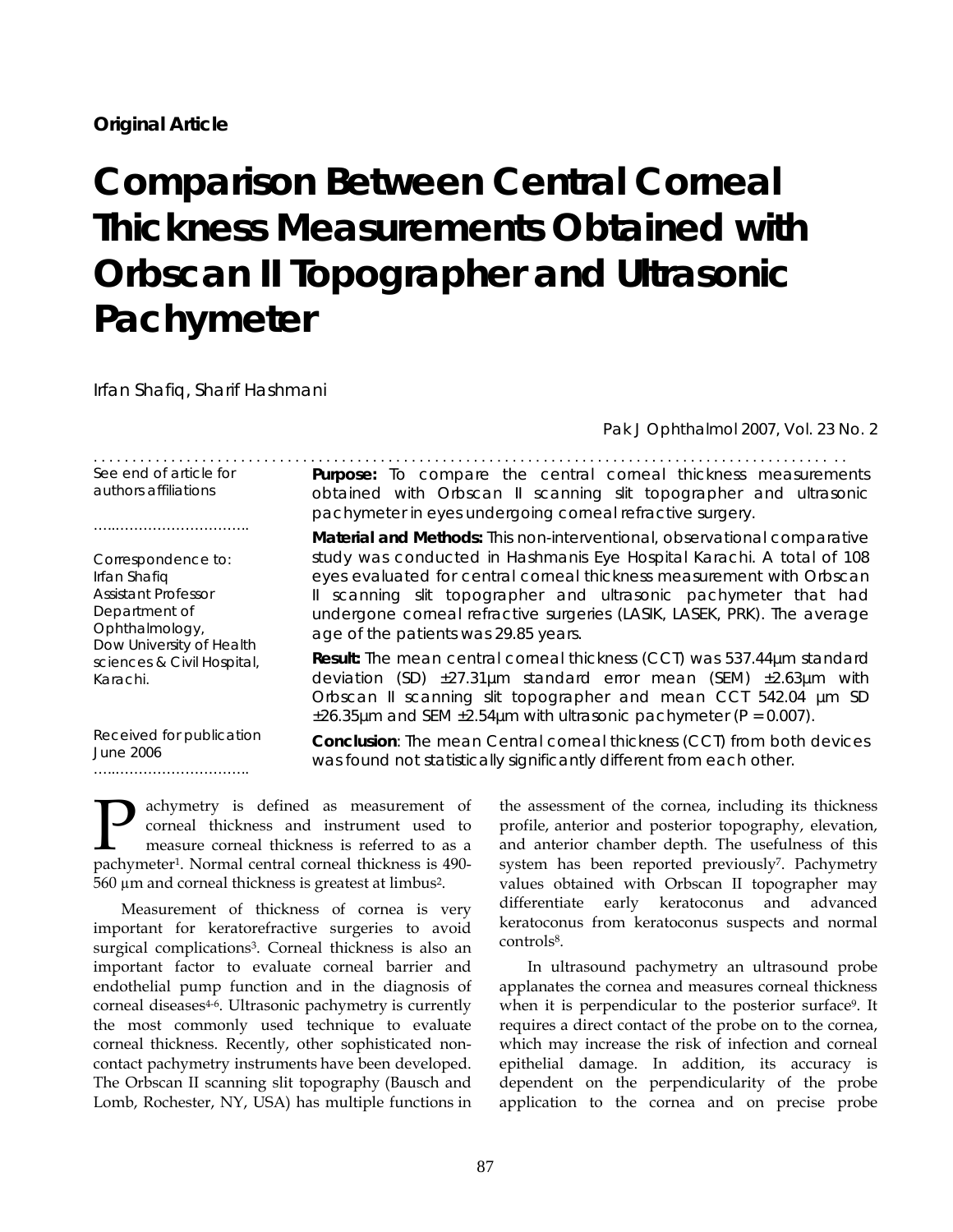placement on the corneal center<sup>10</sup>. Orbscan pachymetry measures corneal thickness like manual ultrasound pachymetry but it is more repeatable, simpler to perform, non-invasive and returns a map of corneal thickness rather than a point measurement. It combines a slit scanning system and a Placido disk (with 40 rings) to measure the anterior elevation and curvature of the cornea and the posterior elevation and curvature of cornea, it offers a full corneal pachymetry map with white to white measurements. Orbscan pachymetry is able to acquire over 9000 data points in 1.5 seconds and measure anterior chamber depth, angle kappa, pupil diameter, simulated keratometry readings and the thinnest corneal pachymetry reading<sup>11</sup>.

In this study, we compared central corneal thickness measurements in prekeratorefractive surgery eyes such as Laser in-situ keratomileusis (LASIK), Laser sub-epithelial keratomileusis (LASEK) and Photorefractive keratectomy (PRK) obtained with Orbscan II scanning slit topographer (Bausch and Lomb, Rochester, NY, USA) and ultrasonic pachymetry (Pocket II Pachymeter Echo graph, Quantel Medical Inc. USA).

The purpose of this study was, to compare the central corneal thickness measurements obtained with Orbscan II scanning slit topographer and ultrasonic pachymeter in eyes undergoing corneal refractive surgery.

# **MATERIAL AND METHODS**

The proposed study was a non-interventional study spanning over a period of 12 months from January 2005 to December 2005, conducted at Hashmanis eye hospital, Karachi. The object of this study was, to compare the central corneal thickness values from Orbscan II topographer and ultrasonic pachymeter.

In this study central corneal thickness was evaluated in 108 eyes (54 right eyes, 54 left eyes) of 54 subjects (21 males and 33 females) who had undergone corneal refractive surgeries (LASIK, LASEK, PRK). Data was analyzed by SPSS software and we applied paired t-test for P value.

The average age of patients was 29.85 years. There was no upper age limit in this study. Patients below the age of 18 years were not included in this study.

Patients with clinically significant ocular pathologic conditions (e.g. keratoconus), dry eyes, underlying autoimmune vasculopathies (e.g. lupus, rheumatoid arthritis, polyarteritis nodosa etc.), systemic diseases known to effect corneal healing, functionally monocular vision, taking medication affecting wound healing such as steroids, unable to discontinue rigid contact lenses for a minimum of 4 weeks or soft contact lenses for 1 week before procedure were excluded from the study.

Informed consent was obtained form all patients. All eyes were examined with scanning slit topographer and ultrasonic pachymeter.

For Orbscan measurements, the patient's chin was placed on the chin rest and the forehead was pressed against the forehead strap. The patient was asked to look at a blinking red fixation light. The examiner adjusted the optical head using a joystick to align and focus the eye so that the cornea was centered on the video monitor. The video image was then captured and measured anterior and posterior corneal elevation (relative to a best fit sphere), surface curvature and corneal thickness. Pachymetry is determined by this instrument from the difference in elevation between the anterior and posterior surface of the cornea. This instrument averages pachymetry in nine circles of 2mm diameter that are located in the center of the cornea and at eight locations in the mid peripheral cornea (superior, superotemporal, temporal, inferotemporal, inferior, inferonasal, nasal, superonasal) each located 3mm form the visual axis. The Orbscan corneal topography system also determines the thinnest point on cornea and marks its distance from visual axis and its quadrant location (superotemporal, inferotemporal, superonasal and inferonasal).

For ultrasonic pachymetry, measurements were taken on the table before surgery. The cornea was anaesthetised with topical proparacaine hydrochloride 0.5% (Alcain) and asked the patient to look at distant object. The sterilized probe was applied as perpendicular as possible on the central cornea and three consecutive measurements were made with Pocket II. The Pocket II uses the principle of sonar (pulsed ultrasound) to measure corneal thickness. The Ultrasonic transducer makes contact with and transmits ultrasonic pulses through the surface of the cornea. Echoes are returned from the anterior and posterior surfaces of the cornea. The system measures the time between returning echoes and using the known values of the velocity of sound in the corneas and calculates the thickness.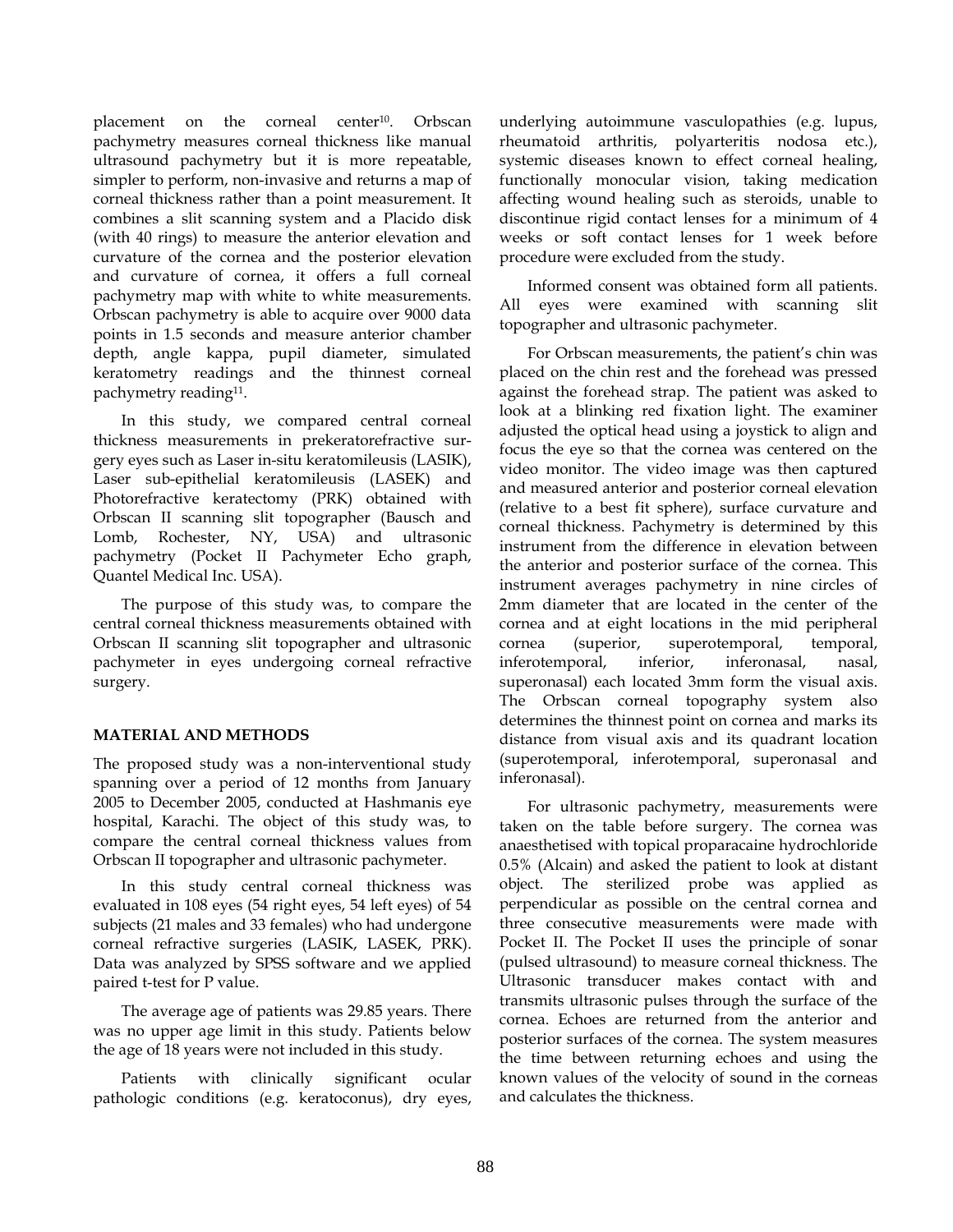### **RESULTS**

Out of 54 patients included in this study, 21 patients were males and 33 patients were females. The average age was 29.85 (SD  $\pm$  8.9) years, the mean age of male patients was 27.66 and the mean age of female patients was 31.24.

A total number of 108 eyes were investigated using the Orbscan II corneal topography system and ultrasonic pachymeter the mean central corneal thickness (CCT) was  $537.44\mu m$  (SD  $\pm$  27.31 $\mu$ m) standard error mean (SEM  $\pm$  2.63 $\mu$ m) with Orbscan II scanning slit topographer and mean CCT 542.04 µm (SD  $\pm$  26.35 $\mu$ m) and SEM  $\pm$  2.54 $\mu$ m with ultrasonic pachymeter. P value was 0.007.

In this study 21 patients (42 eyes) were males, the mean CCT was 539.69 µm with Orbscan topographer and mean CCT was 545.52 µm with ultrasonic pachymeter. 33 patients (66 eyes) were females the mean CCT was 536.0 µm with Orbscan topographer and the mean CCT was 539.82 µm with ultrasonic pachymeter.

The standard deviation (SD) and standard error mean (SEM) between male and female patients obtained with Orbscan II topographer and ultrasonic pachymeter are summarized in Table.

We divided all the investigated patients into three groups. In the first group we examined 19 patients (38 eyes) the mean CCT was 541.9µm with Orbscan topographer and mean CCT 549.2µm with ultrasonic pachymeter. In the second group we examined 20 patients (40 eyes) the mean CCT was 530.35µm with Orbscan topographer and mean CCT 538.35µm with ultrasonic pachymeter. In the third group examined patients were 15 (30 eyes) and the mean CCT was

541.2µm with Orbscan topographer and mean CCT 536.9µm with ultrasonic pachymeter.

The standard deviation (SD) and standard error mean (SEM) among different age groups patients are summarized in Table.

# **DISCUSSION**

Corneal thickness can be evaluated by number of methods including ultrasonic pachymetry12-14, optical slit lamp pachymetry<sup>14</sup>, specular microscopy<sup>15</sup>, confocal microscopy16,17 and partial coherence interferometry18. Each of these methods has different clinical advantages and disadvantages. Discrepancies in optical pachymetry results can be obtained by different observers or with different instruments. Ultrasonic measurement requires corneal contact and it is difficult to locate accurately the same points of measurements in serial examinations. This may result in large variation in corneal thickness measurement. The Orbscan corneal topography system is a new device to evaluate corneal thickness by measuring the anterior and posterior corneal surfaces simultaneously. It provides both anterior and posterior corneal elevation maps as well as corneal thickness data. This system produces more information about corneal thickness than ultrasonic pachymeter because it evaluates corneal thickness across the entire corneal surface and yields corneal thickness in nine different locations of cornea.

In our study, the mean central corneal thickness measured by Obrscan II scanning slit topographer was slightly lesser (no statistically significant difference observed) than the mean CCT obtained by ultrasonic pachymetry, which agrees with the results as reported by Touzeau O and associates<sup>19</sup>.

| Gender &      | Examined                   |             | Orbscan II topographer |         |                  | Ultrasonic pachymeter |             |                  |
|---------------|----------------------------|-------------|------------------------|---------|------------------|-----------------------|-------------|------------------|
|               | Age groups  No. of patient | No. of eyes | Mean (µm)              | SD (µm) | $SEM \, (\mu m)$ | Mean $(\mu m)$        | $SD(\mu m)$ | $SEM \, (\mu m)$ |
| Male          | 21                         | 42          | 539.69                 | 22.56   | 3.48             | 545.52                | 25.79       | 3.98             |
| Female        | 33                         | 66          | 536.00                 | 30.02   | 3.70             | 539.82                | 26.67       | 3.28             |
| 18-25 years   | 19                         | 38          | 541.90                 | 33.3    | 5.41             | 549.20                | 27.20       | 4.42             |
| 26-35 years   | 20                         | 40          | 530.35                 | 26.63   | 3.74             | 538.35                | 24.54       | 3.88             |
| $36 \&$ above | 15                         | 30          | 541.20                 | 21.77   | 3.98             | 536.90                | 26.05       | 4.76             |

**Table 1:** The standard deviation (SD) and standard error mean (SEM) between male & female and among different age group patients obtained with Orbscan II topographer and ultrasonic pachymeter.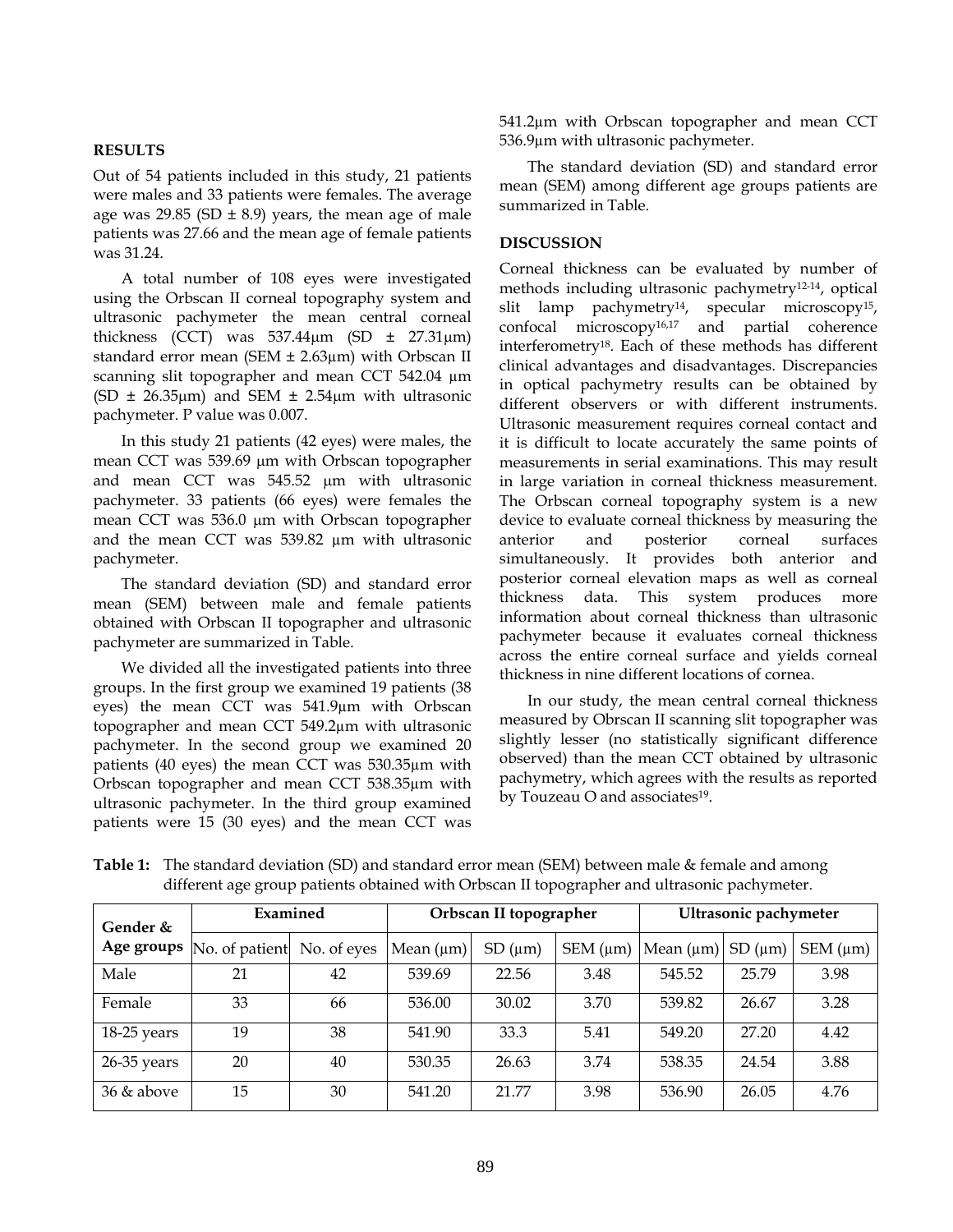P= 0.007



**Fig. 1:** Orbscan II scanning slit topographer (Bausch and lomb, rochester, NY, USA)



**Fig. 2:** Anterior best fit sphere (BFS) of left cornea from orbscan II



**Fig. 3:** Posterior best fit sphere (BFS) of left cornea from orbscan II



**Fig. 4:** Corneal thickness (Pachymetry) of Left eye from orbscan II



**Fig. 5:** Ultrasonic pachymeter (Pocket II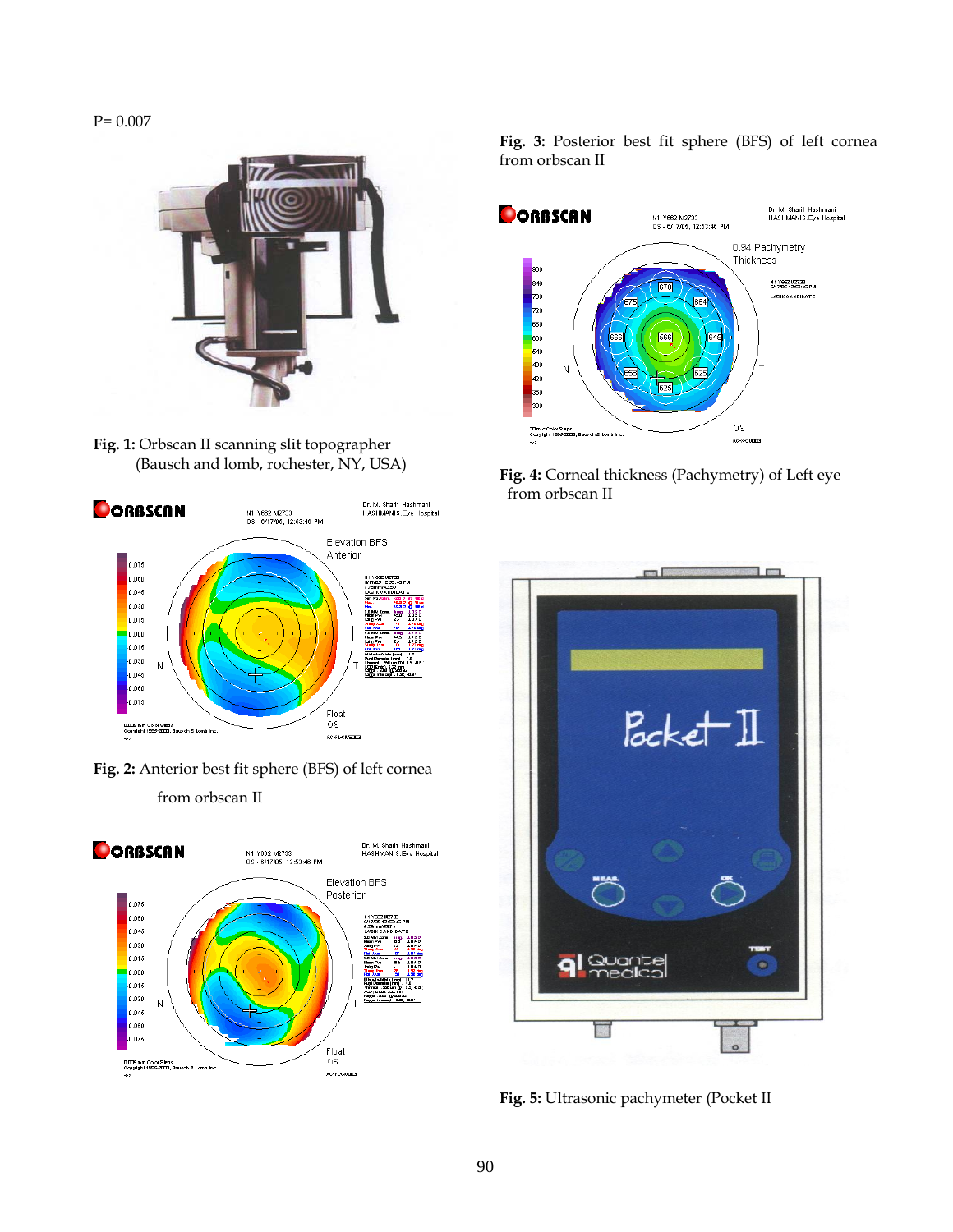Pachymeter echo graph, Quante I Medical Inc. USA)